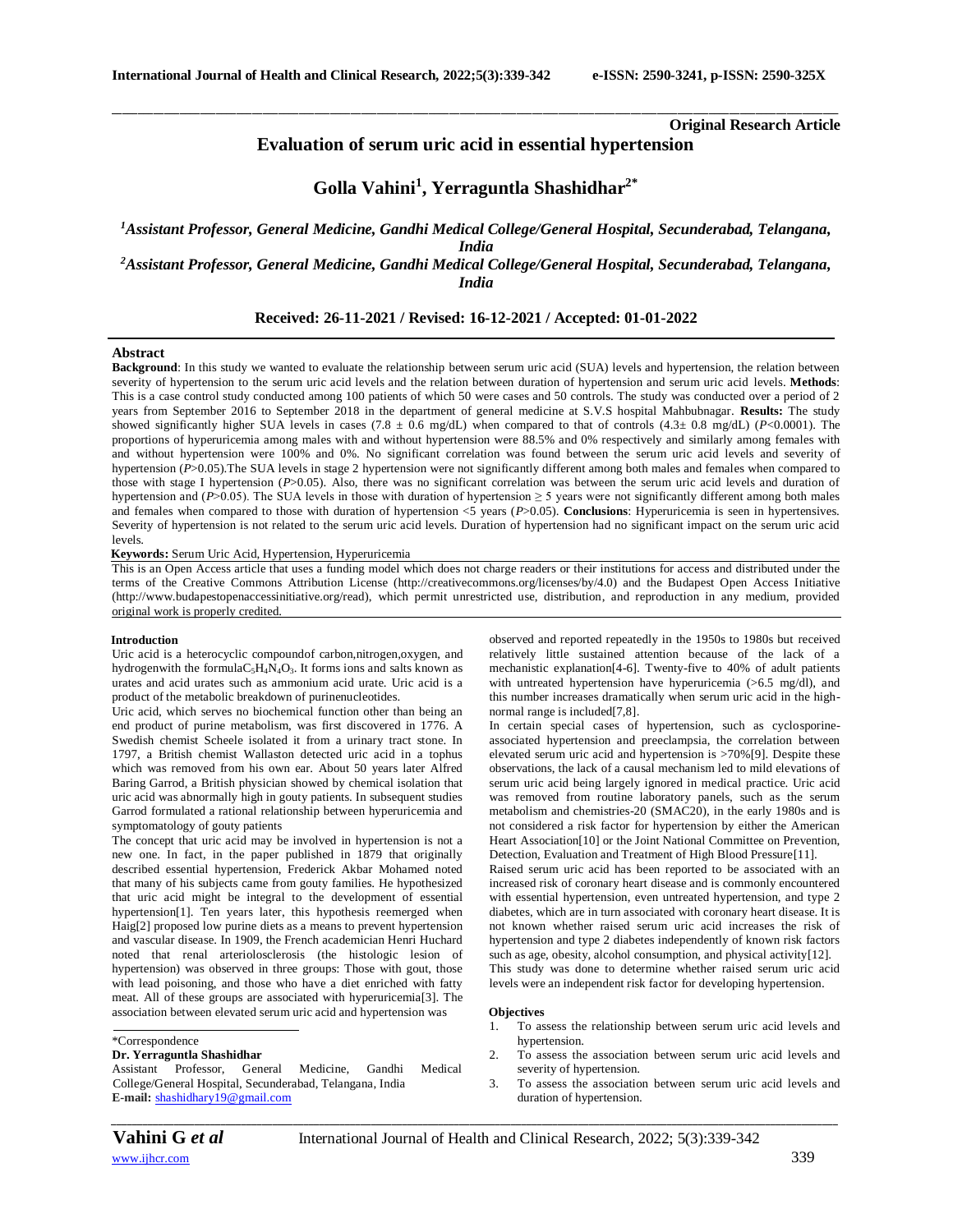### **Methods**

This is a case control study conducted among 100 patients of which 50 were cases with hypertension and 50 were age and gender matched controls without the disease. The study was conducted over a period of 2 years from September 2016 to September 2018 in the department of general medicine at S.V.S hospital Mahbubnagar.

## **Inclusion Criteria**

# **For cases**

Adult male and female patients aged more than 18 years who were diagnosed hypertensives according to JNC VII classification for hypertension were included as cases.

#### **For controls**

Age and gender matched patients without hypertension or any other condition known to cause hyperuricemia were considered as controls.

### **Exclusion Criteria**

Patients with diabetes mellitus, ischaemic heart disease, secondary hypertension, gout or extra-articular manifestations of hyperuricemia, obesity (body weight exceeding 25% of body weight), on treatment of drugs known to cause hyperuricemia (e.g. thiazide diuretics), those with h/o alcohol abuse, renal disease, and pregnancy induced hypertension were excluded from the study.

### **Data Collection and Measurements**

The data was collected using a semi-structured questionnaire that consisted of medical history, a physical examination, blood pressure measurement, anthropometric measurements, measurement of fasting serum uric acid levels and other parameters like Blood haemogram, Renal function tests (blood urea, serum creatinine), Electrocardiogram, Chest X-ray, Lipid profile (Total cholesterol, triglycerides, HDL- cholesterol, LDL- cholesterol), urine for protein and sugar.

The patients were asked to fast for 12 hours and to avoid smoking and heavy physical Exercise for more than 2 hours before the

\_\_\_\_\_\_\_\_\_\_\_\_\_\_\_\_\_\_\_\_\_\_\_\_\_\_\_\_\_\_\_\_\_\_\_\_\_\_\_\_\_\_\_\_\_\_\_\_\_\_\_\_\_\_\_\_\_\_\_\_\_\_\_\_\_\_\_\_\_\_\_\_\_\_\_\_\_\_\_\_\_\_\_\_\_\_\_\_\_\_\_\_\_\_\_\_\_\_\_\_\_\_\_\_\_\_\_\_\_\_\_\_\_\_\_\_\_\_\_\_\_\_\_\_\_\_\_\_\_\_\_\_\_\_\_\_\_\_\_\_ examinations. After a 5 min rest in a quiet room, systolic and diastolic blood pressures were measured in the sitting position twice at an interval of a few minutes on the right arm with a standard mercury sphygmomanometer on three separate occasions[41]. Anthropometric measurements included height and body weight, which were measured while the subject was wearing light clothing without shoes. The body mass index was calculated as the weight in kilograms divided by the height in m<sup>2</sup>.

#### **Statistical Analysis**

Data was analysed by Microsoft Excel and Graph PadPrism software. Data was summarized by mean  $\pm$  SD for continuous and percentages for categorical data. The comparison between control and cases was done by unpaired 't 'test for continuous parametric data. The association between the variables was done by Fisher's exact test. A *P*-value of <0.05 was considered statistically significant.

#### **Results**

The age of the study subjects ranged from a minimum of 30 years to 89 years in both cases and controls. Among both cases and controls, 70.0% (35/50) were males and 30.0% (15/50) were females. The mean systolic blood pressures among cases and controls were 147±10.3 mmHg and 115.3±5.6 mmHg. Similarly the diastolic blood pressures among cases and controls were 94.1±4.6 mmHg and 74.9±4.4 mmHg. Both were noted to be significantly higher in cases compared to controls (*P*<0.05). [Table-1]The systolic blood pressure among cases varied from 100 mmHg to 122 mmHg and among controls it varied from 100 mmHg to 170 mmHg. The diastolic blood pressures varied from 70 mmHg to 80 mmHg among cases and 88 mmHg to 110 mmHg among controls. The serum uric acid levels varied from 2.7 mg/dL to 6.2 mg/dL among cases and 6.4 mg/dL to 9.6 mg/dL among controls. The association between serum uric acid with stage of hypertension and duration of hypertension was not statistically significant (*P*>0.05). [Tables 2 and 3].

| <b>Variables</b>                                                         | Variables in Mean±SD | P-value           |             |  |  |  |
|--------------------------------------------------------------------------|----------------------|-------------------|-------------|--|--|--|
|                                                                          | Cases $(n=50)$       | Controls $(n=50)$ |             |  |  |  |
| Systolic BP in mm of Hg                                                  | $147 \pm 10.3$       | $115.3 \pm 5.6$   | $< 0.0001*$ |  |  |  |
| Diastolic BP in mm of Hg                                                 | $94.1 \pm 4.6$       | $74.9 + 4.4$      | $< 0.0001*$ |  |  |  |
| Serum Uric acid in mg/dL                                                 | $7.8 \pm 0.6$        | $4.3 + 0.8$       | $< 0.0001*$ |  |  |  |
| *indicates statistically significant difference at $P<0.05$              |                      |                   |             |  |  |  |
| Table-1 Comparison of means of blood pressure and serum uric acid levels |                      |                   |             |  |  |  |

| <b>Male Cases</b>                                                | <b>Stage of Hypertension</b> |                 | P-value |  |  |
|------------------------------------------------------------------|------------------------------|-----------------|---------|--|--|
| Serum Uric Acid (mg/dl)                                          | <b>Stage I</b>               | <b>Stage II</b> |         |  |  |
| <7                                                               | 3(75.0)                      | 01(25.0)        | 0.39    |  |  |
| >7                                                               | 28 (90.3)                    | 03(9.7)         |         |  |  |
| <b>Female Cases</b>                                              | <b>Stage of Hypertension</b> |                 |         |  |  |
| Serum Uric Acid (mg/dl)                                          | <b>Stage I</b>               | <b>Stage II</b> | 1.00    |  |  |
| $\leq 6$                                                         | 00(0.0)                      | 00(0.0)         |         |  |  |
| >6                                                               | 10(66.7)                     | 05(33.3)        |         |  |  |
| Table-2 Association between Serum Uric Acid Values With Stage of |                              |                 |         |  |  |
| <b>Hypertension among males and females</b>                      |                              |                 |         |  |  |

| <b>Male Cases</b>                                                | <b>Duration of hypertension</b> |          | P-value |  |  |
|------------------------------------------------------------------|---------------------------------|----------|---------|--|--|
| Serum Uric Acid (mg/dl)                                          | $\leq$ 5                        | >5       | 0.55    |  |  |
| $<$ /                                                            | 03(75.0)                        | 01(25.0) |         |  |  |
| >7                                                               | 26(83.9)                        | 05(16.1) |         |  |  |
| <b>Female Cases</b>                                              | <b>Duration of hypertension</b> |          |         |  |  |
| Serum Uric Acid (mg/dl)                                          | <5                              | >5       | 1.00    |  |  |
| <6                                                               | 00(0.0)                         | 00(0.0)  |         |  |  |
| >6                                                               | 11(73.3)                        | 04(26.7) |         |  |  |
| Table-3 Association between Serum Uric Acid Values with duration |                                 |          |         |  |  |
| of Hypertension among males and females                          |                                 |          |         |  |  |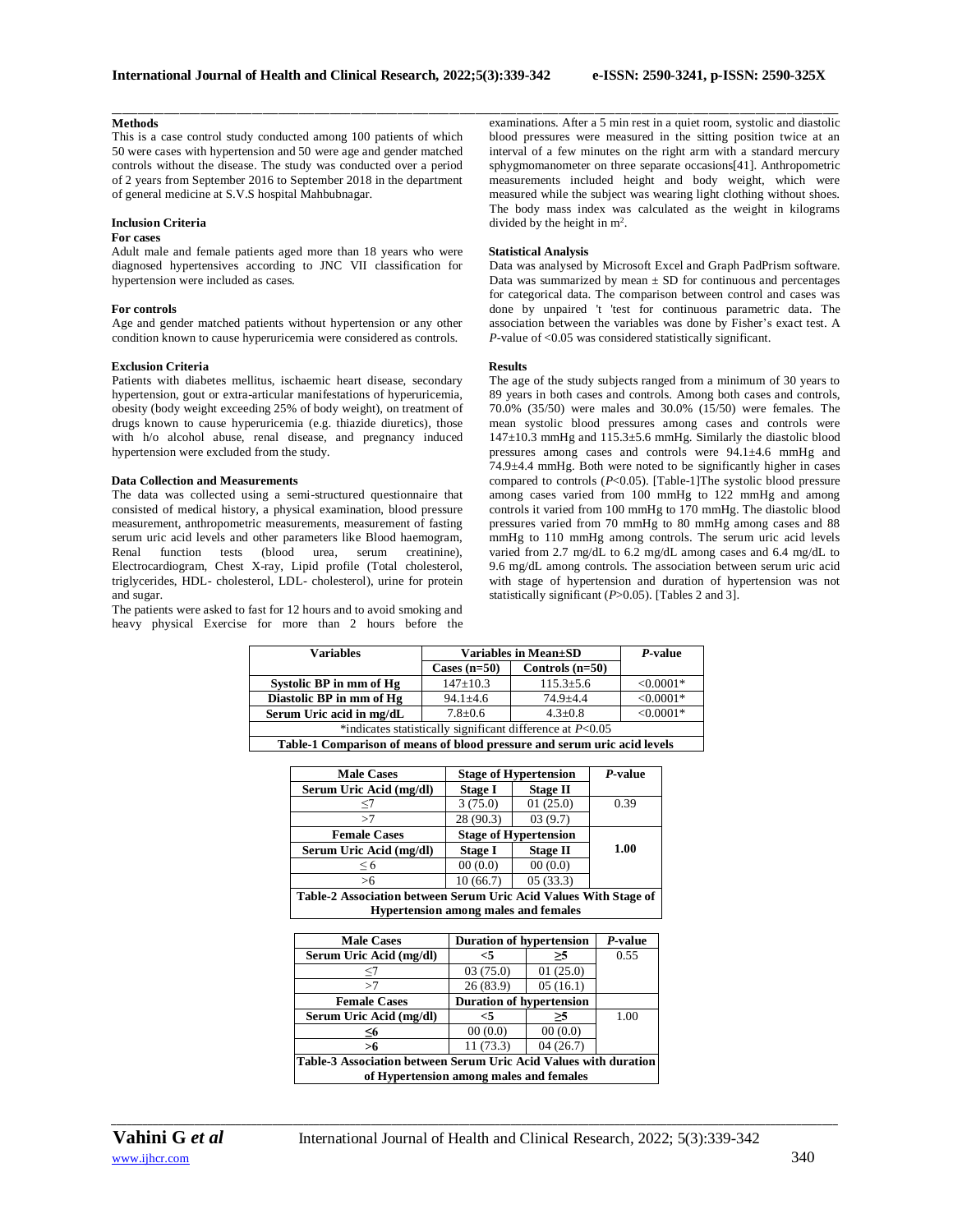\_\_\_\_\_\_\_\_\_\_\_\_\_\_\_\_\_\_\_\_\_\_\_\_\_\_\_\_\_\_\_\_\_\_\_\_\_\_\_\_\_\_\_\_\_\_\_\_\_\_\_\_\_\_\_\_\_\_\_\_\_\_\_\_\_\_\_\_\_\_\_\_\_\_\_\_\_\_\_\_\_\_\_\_\_\_\_\_\_\_\_\_\_\_\_\_\_\_\_\_\_\_\_\_\_\_\_\_\_\_\_\_\_\_\_\_\_\_\_\_\_\_\_\_\_\_\_\_\_\_\_\_\_\_\_\_\_\_\_\_

## **Discussion**

Elevated SUA levels have been associated with an increased risk for cardiovascular disease. The potential mechanisms by which SUA may directly affect cardiovascular risk include enhanced platelet aggregation and inflammatory activation of the endothelium[13]

In few studies, the association of SUA with cardiovascular disease was uncertain after multivariate adjustment as in the Framingham Heart Study (1985) and the ARIC study (1996), but in others the association remained certain and significant.

Because elevated serum uric acid is correlated with several risk factors including renal dysfunction, hypertension, insulin resistance, hyperhomocystenemia and hyperlipidemia, it is debated whether SUA is an independent cardiovascular risk factor.

In the present study the incidence of hyperuricemia in cases is 31 male cases out of 35cases showed hyperuricemia. 88.5% males cases showed hyperuricemia. 100% female cases showed hyperuricemia irrespective of stage, while in controls no male and female showed hyperuricemia.

Various other studies have also shown that increased SUA levels were seen in hypertensive patients. Kinsey (1961) in his study with 400 hypertensive patients reported a 46 % incidence of hyperuricemia in hypertensives. Kolbe (1965) in his study of 46 hypertensive patients found 26 to be having increased SUA levels (56 %)[14].

A. Breckenridge (1966) showed 274 of 470 patients on antihypertensive treatment (58%) had raised SUA levels and 90 of the 333 patients (27%) attending the clinic for the time had hyperuricemia. 1 In a study by C. J. Bulpitt (1975), 48 % male hypertensives and 40 % female hypertensives had their SUA level in the hyperuricemic range[15].

Ramsay (1979) in his study of 73 men with untreated hypertension had 18 with raised serum uric acid levels (25%)[16]. Messerli et al (1980) had an incidence of 72 % raised SUA in their study population of 39 established hypertensives. Messerli and Frohlich et al hypothesized that the frequent presence of hyperuricemia in hypertensive patients reflects underlying renal dysfunction or reduced renal perfusion[17].

It certainly is possible that uric acid may be an earlier and more sensitive maker of decreased renal blood flow than serum creatinine. It has been recently suggested that since uric acid may play a role in the formation of free radicals and oxidative stress, the increased risk of hypertension in subjects with raised serum uric acid levels might be associated with this increased generation of free radicals.

Several observations support this concept of free radical mediated inhibition of endothelium dependent vasodilation. An antioxidant deficiency in diet which produces hyperuricemia, contributes to the etiology of hypertension, and the antioxidant drugs also show a blood pressure lowering effect in both diabetic and hypertensive patients[18].

In a study by Tykarski (1991), he showed SUA concentration and the prevalence of hyperuricemia were significantly higher in hypertensive patients. They further demonstrated that tubular secretion of uric acid was significantly lower in hypertensive patients in comparison with normotensive subjects. There was no difference in pre and postsecretory reabsorption of uric acid. They concluded that high prevalence of hyperuricemia in essential hypertension was caused by impaired renal excretion of uric acid[19]. Goldstein and Manowitz (1993) showed in an adolescent population that, with age, weight, height and sexual maturity controlled, SUA significantly predicted blood pressure even in adolescents[20].

Three possible conclusions can be drawn from the association of hypertension with raised SUA levels. Hypertension may arise as a result of hyperuricemia, hypertension can cause hyperuricemia.

In gouty patients without advanced tophi, however renal failure and hypertension are rare. In a group of 80 patient's attending the Hammer Smith hospital gout clinic only 2 were hypertensive. In a study of gouty patients of Northern India by Kumar et al they found that only one out of 30 patients had hypertension[21]. Fessel et al showed no appreciable loss of renal function in 112 patients with gout as compared to normal subjects followed up for 12 years[22]. In a study by Lawrence E Ramsay there was no evidence that hyperuricemia had a deleterious effect on renal function[23]. Canon et al considered that an impairment of renal function will raise the SUA levels more commonly than an increased SUA will cause renal damage[24].

Hence it is unlikely that hypertension arises as a result of raised SUA levels, but the possibility that uric acid which plays a role in the formation of free radicals and oxidative stress, the increased risk of hypertension in subjects with raised serum uric acid levels might be associated with this increased generation of free radicals. Hence the fact that raised SUA levels can lead to Hypertension cannot be entirely ruled out.

As to the possibility that Hypertension can cause hyperuricemia, it is thought that hyperuricemia can result from either overproduction of uric acid or from under excretion of uric acid.

Overproduction of uric acid can be measured by the rate of incorporation of acid precursors such as Glycine labeled N 15, into the uric acid pool. Such a study carried out in 4 hypertensive patients with raised SUA levels did not show any overproduction of uric acid.

Abdallah jeraiah et al In the study involving 49 known hypertensive (31 males and 18 females) and 16 healthy controls (without hypertension) reported serum uric acid levels from patients taken from various hospitals with hypertension increased significantly when compared with controls ( $p < 0.001$ ). Male and female hypertensive patients had showed significant increase in serum uric acid levels when compared with controls  $(p < 0.001)$ .

Selby et al conducted a nested case-control study of 1,031 cases of essential hypertension and 1,031 persistently normotensive controls from the Kaiser Permanente Multiphasic Health Checkup cohort in Northern California adjusting for the risk factors, forced vital capacity (p less than 0.001), serum uric acid ( $p = 0.003$ ), serum cholesterol (p  $= 0.012$ ), and heart rate (p = 0.014) remained independently predictive for essential hypertension[25].

Uric acid remained positively related to risk (odds ratio, fifth vs. first quintile =  $2.19$ ,  $95\%$  Cl 1.20-3.98). Both forced vital capacity and serum uric acid are closely linked to development of hypertension and may be markers of susceptibility or intermediate steps in pathways leading to hypertension[26].

Zainab Abdul Razak et al in their study in Iraq featuring 20 cases and 15 controls had a mean serum uric acid value of 8.03(3.50) mg/dl in comparison to 4.32(1.07) mg/dl with a significant p value of <0.05. The study showed that the serum levels of uric acid, CRP and total cholesterol were significantly higher in patients with hypertension than in healthy controls[27].

In the study of Breckenridge excretion of uric acid and uric acid clearance were lower in all hypertensive patients than in the normal group. When the uric acid clearance was expressed per 100ml of glomerular filtrate, there was no significant difference between normal subjects and hypertensive patients who had normal SUA levels, but the difference between those 2 groups and the hyperuricemic hypertensives was significant and they suggested a renal tubular abnormality in the handling of uric acid, the nature of the abnormality was not clear.

Later Messerli et al showed that hyperuricemia in hypertensive is due to early renal vascular involvement, namely, Nephrosclerosis. SUA rises because of impaired renal tubular function, which is the main site of regulation of SUA due to nephrosclerosis.

Tykarski in his study showed that SUA levels in hypertensives are due to impaired tubular secretion of urate.

In the present study incidence of hyperuricemia between cases and controls correlated significantly but not with the severity of hypertension. This correlated according to Cannon et al severity of hypertension had no relation to SUA level. But the Kinsey. Breckenridge[12] andTykarski et al studies showed correlation between severity of hyperuricemia and severity of hypertension.

In our study the incidence of Hyperuricemia in cases with stage 1 hypertension was 82 % and those with stage 2 hypertension was 18 % Breckenridge in his study showed an increasing incidence of hyperuricemia as the diastolic BP increased in his study, but there was